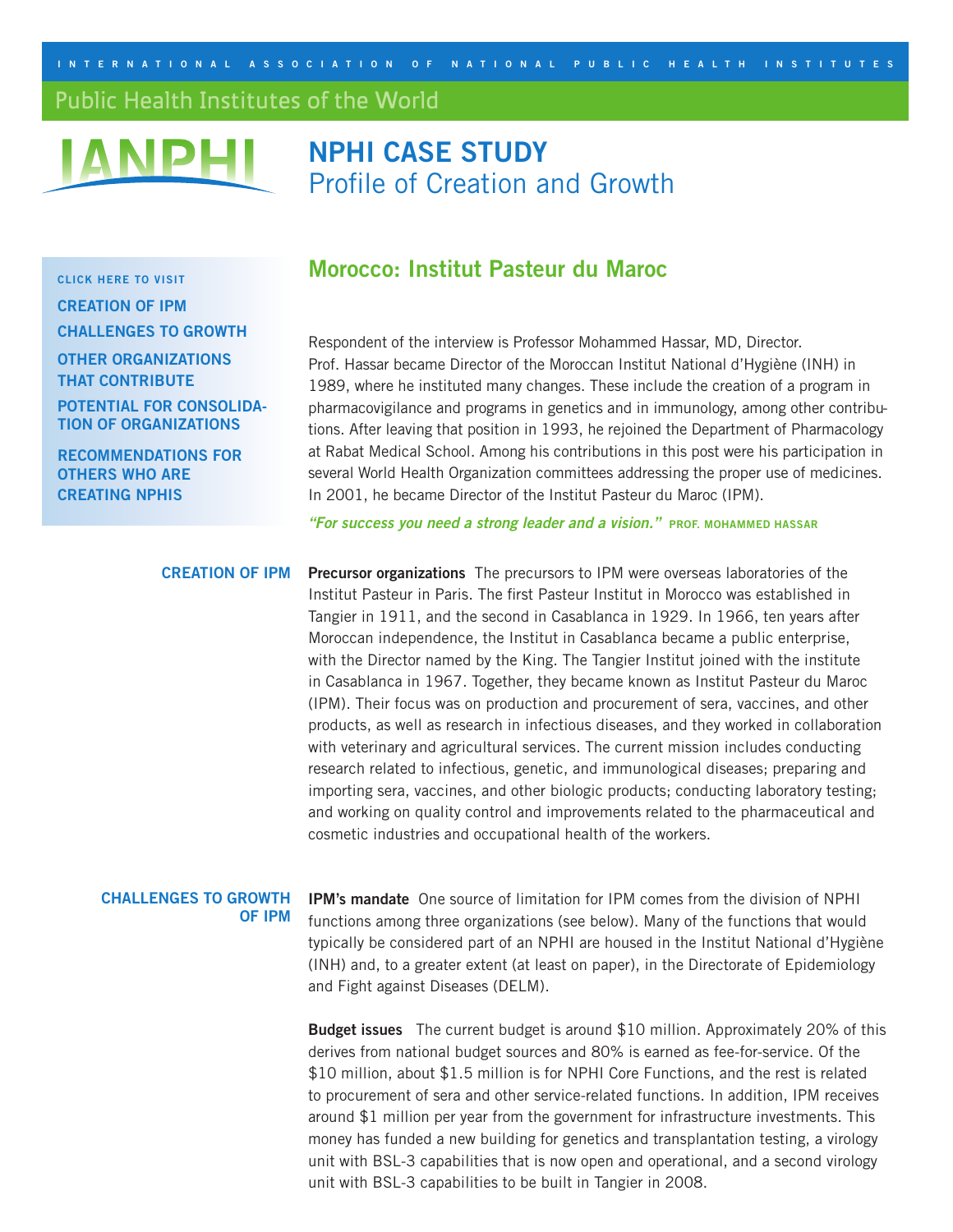<span id="page-1-0"></span>**…Funding of an NPHI has to be sustainable. You can't rely on writing grants. You need a solid foundation first. There is a saying in Morocco: "to make couscous you need semolina as the basic and essential ingredient, and then you can add on top as many vegetables and meats as you can afford."**

### **OTHER ORGANIZATIONS THAT CONTRIBUTE TO FULFILLING THE ROLES OF AN NPHI**

- To receive funding from the national government, IPM must submit a budget to the Ministry of Finance. This proposed budget must first be approved by the governing board of IPM, which is chaired by the Minister of Health.
- The fee-for-service funding recently increased, as IPM regained credibility, updated its equipment, and is now doing tests that were previously conducted in France. However, the fee-for-service funding is in jeopardy, as there are pressures on the government to privatize the laboratory services and vaccine procurement activities that are currently providing much of IPM's revenue.
- Until now, the decision has been made not to apply for grants and other funding because the IPM facilities are not as good as they should be. The concern has been that if IPM committed to conducting grant-funded work without better facilities, they might not be able to fulfill the grant and would be at risk for losing credibility. Until recently, little had been done to build new modern laboratories since the French. With the building of new facilities, IPM is beginning to look for grant funding.

**History of poor leadership** In the 1970-80s and again in the mid 1990s, poor leadership led to stagnation or decline after an infamous period that almost led the institution to the verge of bankruptcy. As a result, Dr. Hassar has had to emphasize building basic capacities that might have already been present, were strong leadership in place during previous times.

NPHI functions in Morocco are actually divided among three organizations: IPM, INH, and DELM.

**Institut National d'Hygiène (INH)** INH was established in 1930 by the French Republic and the Protectorate of Morocco. Its purpose was to provide a focus for technical work that could support clinical activities in infectious diseases. INH initially worked mostly on pathology, malaria, and microbiology. After Moroccan independence, INH became part of the MOH. To this day, INH continues to focus on infectious diseases, including conducting investigations of outbreaks and doing research that has practical implications. Here again, the facilities are outdated and funding is very inadequate. Although INH is described as a unit of DELM, DELM and INH are autonomous, as directors of both are named by the King.

**Directorate of Epidemiology and Fight against Diseases (DELM)** DELM was established in the 1980s as a bureaucratic branch of the MOH as a result of consultations with the U.S. Agency for International Development, among others. It has extensive responsibilities on paper and significant funds (national and international); however, it is highly bureaucratic and is not a nimble organization. The Director cannot make decisions (for example, for mission orders for staff) without signoffs from higher levels of government and does not have control over the budget for investment. Deliberate approach to solving problems and resolving differences Great emphasis has been placed on understanding how to deal with issues and decision-making processes. Development of approaches to resolving differences has been an important part of the conversations.